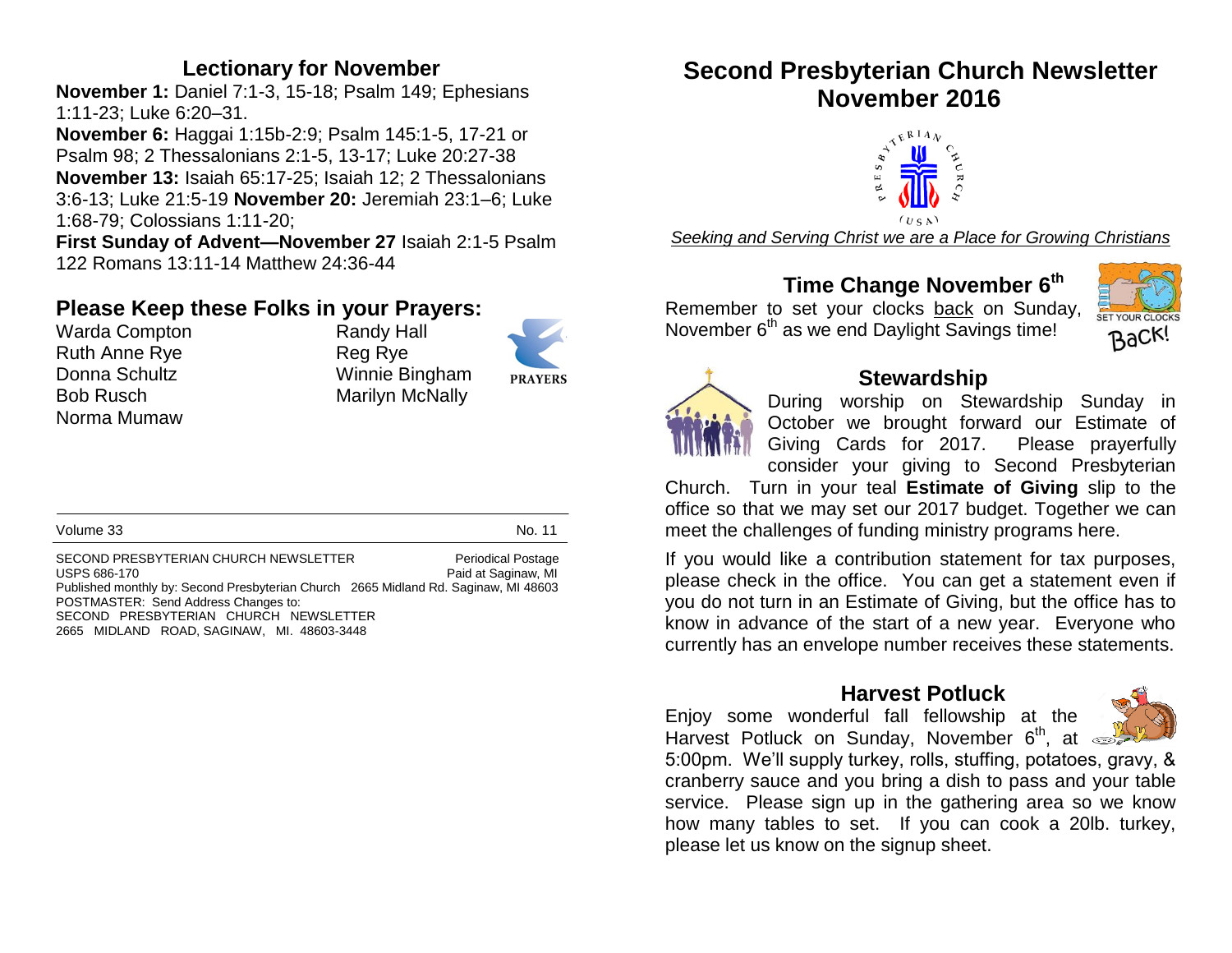

## **Fall Bazaar November 5 th**

Come shop at the Fall Bazaar on Saturday, November  $5<sup>th</sup>$ , from 9:00a.m.  $-$  3:00p.m. There are

many new artists, vendors and crafters this year and we'll also have a bake sale. It's a great time to start your Christmas shopping and join the fun!



## **Harvest Sunday – November 20**

We invite you to bring non-perishable food items to worship on Sunday, Nov. 20<sup>th.</sup> Unlike other years, please place it on the table in the main hallway by the office. This will combine our Harvest Sunday and F.I.S.H. donations for Food Pantry. At this Thanksgiving season let's share some of our abundance to help feed others**.** Please check expiration dates on food as the food banks will not accept expired items.

# **Hanging of the Greens**



We will get busy immediately after worship on November  $20<sup>th</sup>$  to decorate the church. When we're done, we'll enjoy lunch together. We will supply the subs, and you bring chips or a beverage. All families are invited to help!



## **Scrip for Christmas!**

Start your Christmas shopping early (and finish early, too!) by buying Scrip gift cards. We will place our Scrip order on Sunday, November 6<sup>th</sup>. Place an order for almost any retailer in the area or you can purchase these

| cards available in the office:       |                                   |
|--------------------------------------|-----------------------------------|
| Applebee's \$25                      | <b>Bath &amp; Body Works \$10</b> |
| <b>Buffalo Wild Wings \$25</b>       | Exxon/Mobil \$50                  |
| <b>Starbucks \$10</b>                | Tim Horton's \$10                 |
| <b>Kohl's \$25</b>                   | Taco Bell \$40                    |
| Panera Bread <sup>®</sup> \$10       | <b>Walmart \$25/\$100</b>         |
| Meijer \$25/\$50/\$100               | <b>Speedway \$25\$100</b>         |
| <b>Red Lobster/Olive Garden \$25</b> | Wendy's \$10                      |
|                                      |                                   |

Our next Scrip order will be on Sunday, November 20. We will order Scrip every two weeks now through December 18.

### **PYG Events**



**Sunday, November 6th** – PYG - 10:45am to noon

**Sunday, November 13th** - PYG 10:45am to noon (toilet paper may be involved with this meeting  $\circledcirc$ )

**Sunday, November 20th** - REACH meeting and Hanging of the Greens! Join us right after worship to help decorate the church for Christmas!!

**Thursday, November 24th** - Turkey Bowl!!!! Come join us for some fun before turkey dinner! See the newsletter and emails for details

**Sunday, November 27<sup>th</sup> - No PYG - enjoy the last of your** holiday weekend with your family

**Friday, December 2nd** - Living Nativity- leaving church at 5:30. Check the newsletter and upcoming bulletins/emails for further information



## **Annual Turkey Bowl**

Join us for some football on Thanksgiving morning before the big meal!We will be battling each other in our annual flag football game. Rain, snow or

shine - we will be there! The game starts at 10:00am and we play on the open field at White Pine Middle School (across Seidel from McDonald's Nursery). Boys and girls, young (12 years old and above please) and old are welcome! If you can't play, just come and cheer on your favorite congregation member – we always have a lot of laughs!



## **REACH Meeting**

It is time to commit to our Mission Trip for the summer of 2017! We are having a planning/informational/commitment meeting on Sunday, November  $20<sup>th</sup>$  right after worship. The first deposit of your family portion (\$50) will be due at this meeting along with the commitment form. We need to reserve our spots at the camp of our choice so, if you cannot attend this meeting but are interested in the trip, please talk to DJ, Becca or Tammi.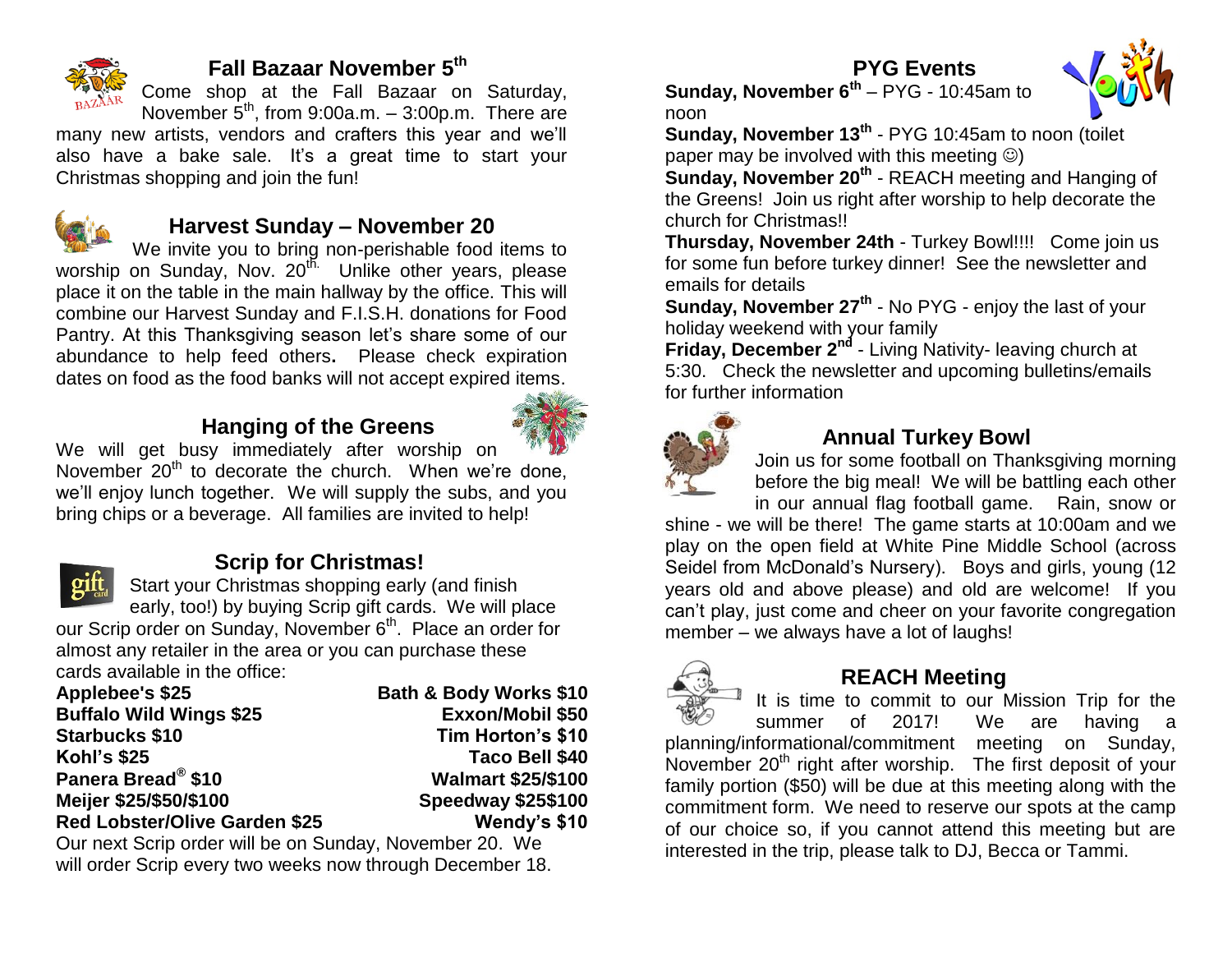#### **2 nd @ Second**

2<sup>nd</sup> @ Second Adult Education continues our study and discussion of *From Jesus to Constantine: A History of Early Christianity,* a series of 30 minute lectures by Dr. Bart Ehrman, Plan to join us Sunday mornings at 10:45am in the library for any or all of our lively conversation. You can jump in any time! There is no 2<sup>nd</sup> @ Second on November 20<sup>th</sup>.



#### **Christmas Drama**

Please put Sunday, December 11, on your calendar for the Christmas drama! This year the

pageant/drama is called "The Fumbly Bumbly Angels". The story is about four angels that set their sights on singing in the glorious Heavenly Choir but instead find themselves singing in the tiny village of Bethlehem! Join the fun as we view the antics of these awkward angels as they stumble on the miracle of Christmas! As always this drama is in need of many cast members. If you are available, please see Peggy!

### **Busy Hands and Hearts**



Busy Hands ministry group reaches out to our community by making lap quilts, hats, mittens and other items for local shelters. You do not have to sew or knit to join in. We will meet on Monday, November  $7<sup>th</sup>$ , from 1:00 to 3:00 p.m. If you need more information please see Carol Smith or Ruth Anderson.

## **Early Childhood Music Class**



"Music . . . can name the unnameable and communicate

the unknowable." - Leonard Bernstein

My Tempo Early Childhood Music Class is for children ages 18 months to 4 years old with a parent/care-giver. Singing, moving, playing, and having fun through music is a part of each week. Class is held here at Second Presbyterian on Thursday mornings, with a new 5 week session beginning November 17th. There is a 10% discount for children and grand-children of church members! More information at [mytempomt.com.](http://mytempomt.com/)

## **PYG Attending Christmas Living Nativity**



We will find out what it felt like to walk the path to Bethlehem before Jesus' birth. We will be attending the Living Nativity at Immanuel Lutheran Church on Friday, December 2<sup>nd</sup>.

We will leave from church at 5:30pm.Please sign up so we can plan transportation. This is a family event so please bring your family and friends if they want to join us and is a great introduction to the Christmas Season. Donations are accepted at the end of the walk.

### **Men's Fellowship Breakfast**



All men of the church are invited to join in on Saturday, November 12, for breakfast, study and fellowship. (this is the second Saturday!) We meet at 8:00 a.m. at the church, as we continue our study of the Gospel of Luke. We're nearing the end of Luke, and this month's study begins at Luke 23:44. Come and join us for breakfast, study and fellowship!

# Odd **Tuesday Bible Study**



The Odd Tuesday Bible Study meets on November 1, 15 and 29 (the  $1<sup>st</sup>$ ,  $3<sup>rd</sup>$  and  $5<sup>th</sup>$  Tuesdays of the

month). Come and join us at 7:00 p.m. in the library, as we continue our study of Genesis. Bring your Bible!



### **Florence Gilmour Circle**

Come and join the Florence Gilmour Circle as we discuss Max Lucado's book, *Just Like Jesus.* We will meet on November 9<sup>th</sup> at 9:30am in the library. All women of the church are welcome! We will be discussing chapters 9 and 10.

#### **Confirmation Classes**

Confirmation classes for  $8<sup>th</sup>$  and  $9<sup>th</sup>$  graders will begin in January 2017. If you or anyone you know is interested in joining this class, please see Peggy. Doug and Kim Byron will be our leaders this year.

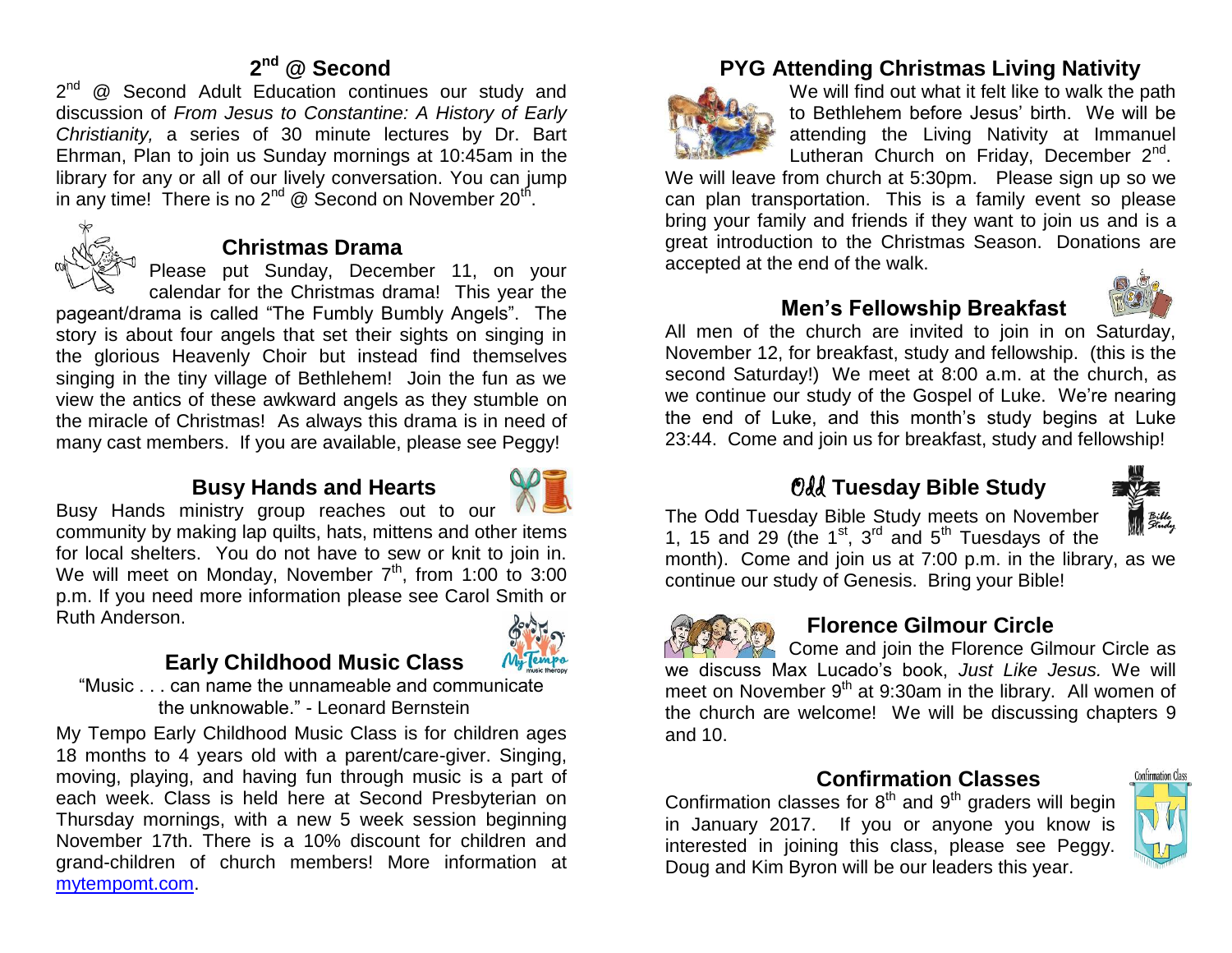# Mission Highlights **"Go also the second mile" - Matthew 5:41**

The Stewardship and Mission Committee of the church wants you to know about opportunities to provide assistance to a variety of missions. You can be involved by donating your time, talent & treasure to a number of worthy missions.

> Our missions for November are Christmas Stockings for the Troops, Angel Tree and SERRV

#### **Send Santa to the Troops**





#### **Angel Tree**

In November watch the bulletins for notice that the Angel Tree Project will begin. As a church we purchase Christmas gifts for those children

who have a parent or quardian in the jail system. These gifts are delivered to the children by our members in December.

### **SERRV**



This is also the time of year when we need volunteers to help with the SERRV sales at five other churches. A portion of the profits at these sales has gone to our church's mission projects. Since 2010 SERRV has contributed over \$14,000 to the Missions of our church. Please volunteer to help at these sales that both benefit our Missions program and the artisans that work to make a decent living. The signup sheets will be available very soon. Please see where you can help….we need many hands!